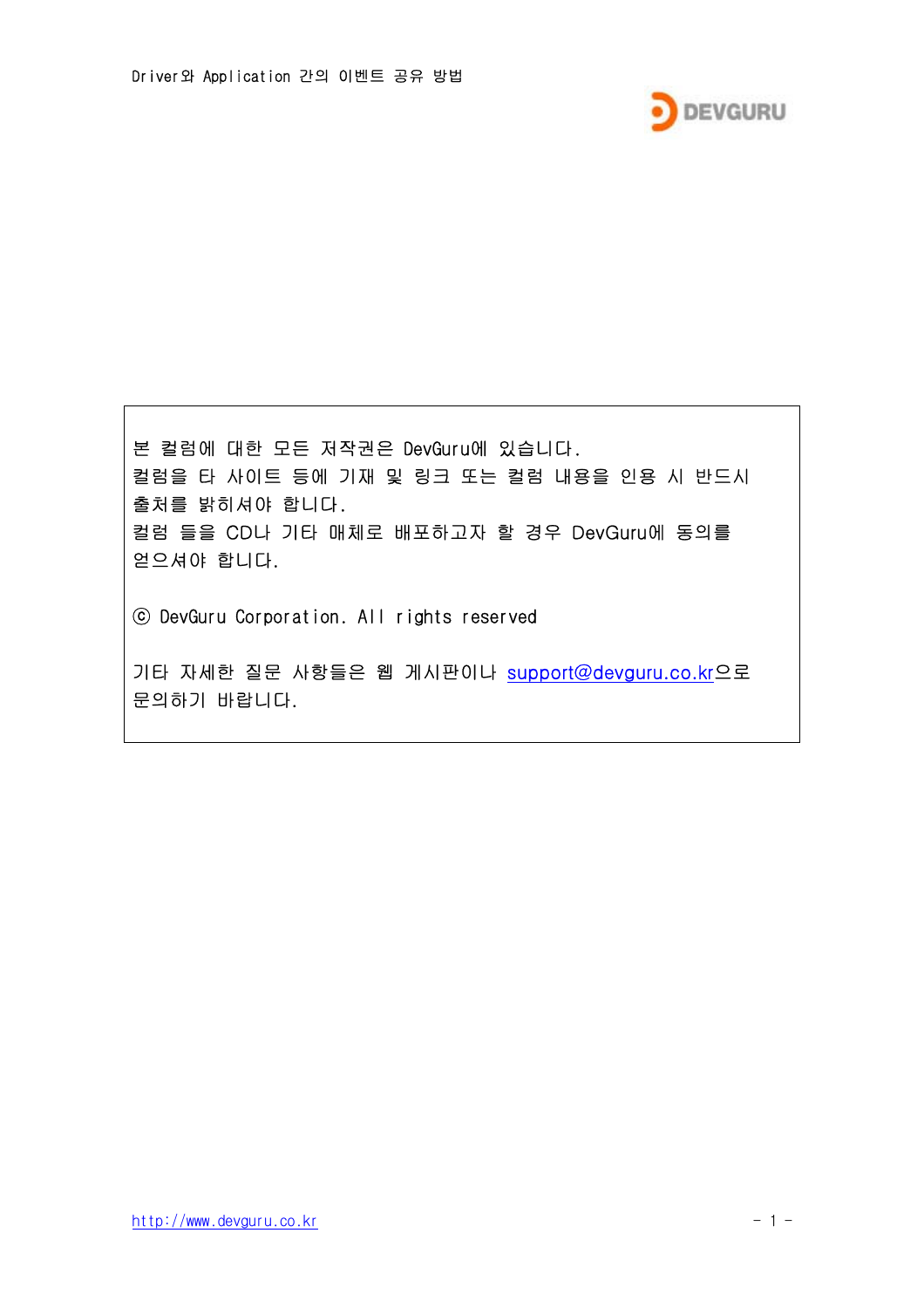

## Sharing Events Between Kernel mode and User mode

ⓒ 2003 Devguru ( Device driver Guru ), Inc.

이번 컬럼에서는 User mode 와 Kernel mode 사이에 event를 공유하는 방법을 알아보자. 공유(Shared) event 는 이름이 의미하듯이, 하나의 프로그램에서 어떤 종류의 event 가 일 어났을 때 다른 프로그램에게 알리기 위한 방법으로 사용한다. 아마도 여러분의 드라이버가 애플리케이션의 주소공간에 맵핑되어 있는 공유 메모리 버퍼를 사용할 수 있다. 이 버퍼를 동기적으로 사용하기 위해 한 쌍의 event 을 사용할 수 있다. 먼저, 하나의 event 는 애플 리케이션이 드라이버에게 버퍼로부터 데이터를 가지고 오라고 signal을 주기 위해 사용된다. 그리고, 다른 event 는 드라이버가 애플리케이션에게 버퍼로부터 데이타를 가져오라고 signal를 주기 위해 사용된다. 물론 이런 종류의 기능은 비동기적인 IRP를 기다리는 방법을 통해서 구현해도 된다. 그러나 event를 사용한 방법이 비동기 IRP 를 사용하는것보다는 overhead가 덜 든다.

event 를 공유하는 방법에는 몇가지가 있는데, 그중에서 다음과 같은 방법이 있다,

- user-mode 애플리케이션이 event 를 만들고, 그 event 의 handle 를 IOCTL 를 driver 에 게 전달한다.
- driver 가 event 를 만들고, 그 event 의 handle 를 IOCTL 를 통해 user-mode 애플리케이 션에게 전달한다.

- driver 가 미리 정한 이름으로 event 를 만들고, 애플리케이션이 그 event 를 open 한다.

이 방법들은 각각 장,단점과 잠재적인 문제점들이 있다. 그럼, 이제부터 위의 방법들에 대 해서 설명해보겠다.

## Sharing an Event by Handle

모든 사람들이 쉽게 이해하도록 구현하는 것은 user mode 에서 event의 handle 를 open 해서, driver 에게 IOCTL를 통해 handle를 전달하는 것이다. 그러면, driver 의 dispatch routine에서는 ObReferenceObjectByHandle(,,,)을 호출해서 event 에 reference count 를 증가시키고, ( user 가 event 를 close 시켜도, delete 되지 않도록 하기위해서이다. ) 그리고, user mode 애플리케이션의 event 를 signal 시키기 위해 사용할 KEVENT 변수에 대 한 포인터를 리턴받는다. 그러나, 이 방법은 약간의 문제가 있다. 어떤 경우에서는 이 방법 이 잘 작동할 수도 있지만, 어떤 경우에서는 실패할 수도 있다. User mode 에서의 handle 은 단지 process handle table 의 인덱스 일 뿐이다. 따라서, 애플리케이션의 process context 내에서 ObReferenceObjectHandle 를 호출할 경우에만 100 % 잘 작동한다고 확신할 수있다. 만약 여러분의 드라이버가 다른 드라이버 스택의 중간에 있게 되거나, 직접 named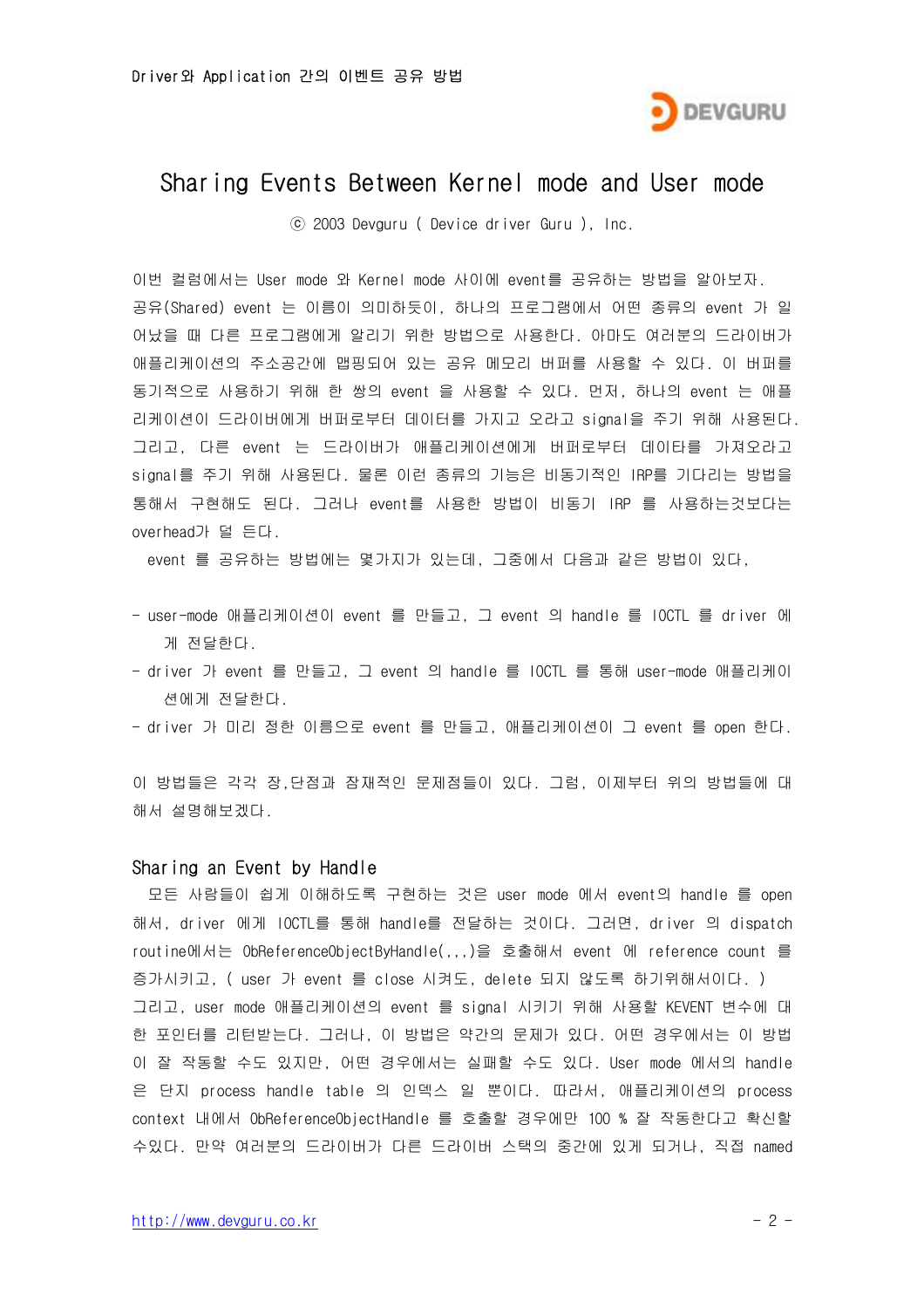

device object 를 export 하지않는다면, 여러분의 드라이버 dispatch routine 이 실행되고 있는 context 가 호출한 애플리케이션의 context 인지 확신할 수 없다. 여러분이 IoRegisterDeviceInterface(,,,,) 를 사용하면, IRP 는 여러분의 device object 가 있는 stack 의 맨위로 갈 것이다. 그래서 만약 여러분이 작성한 드라이버가 디스크 port driver 의 위에 있는 filter driver 이고, 여러분의 드라이버에서 device interface 를 export 했 다면, device interface로 보내진 요청은 stack 의 맨위로 가게 될것이다. 그리고, 여러분 이 IOCTL 를 받게 될때는 arbitrary context 에 있을 수 있다.

argument 를 얘기를 하기 위하여, 다음과 같이 가정해보자. 여러분의 드라이버가 named device object 를 export 한 legacy device driver 이고, 이 드라이버는 적절한 context 에 서 있고, dispatch routine 은 호출한 process의 context 에서 실행된다는 것을 확신할 수 있다. 이런 가정에서, 여러분이 확인할 필요가 있는 것은 ObReferenceObjectByHandle 함수 를 올바르게 사용하고 있는가 이다. ObjectType 인자는 \*ExEventObjectType로 지정해야만 한다. 이것은 악의적인 사용자가 event handle 과 다른 인자를 넘기는 것으로부터 막을 수 있다. 만약 handle 이 event 가 아니면, STATUS\_OBJECT\_TYPE\_MISMATCH 를 리턴한다.

그리고, 여러분이 주의해야할 또 다른 인자는 AccessMode 인자이다. 이것은 UserMode 로 설정해야 한다. 호출하는 애플리케이션이 이 handle 에 충분히 접근할 수 있다는것을 확인 하기 위해 체크한다. 그리고, 다른 이유는 절대적으로 호출 프로세스의 context 에 있다는 것을 확신시켜준다.

이 구현방법을 반대로해서, kernel mode 에서 event 를 열고, user mode 에서 사용할 핸들을 넘겨주는 것은 아주 잘못된 생각이다. 여러분이 이것을 구현하려한다면, 처음 만나 게 될 장애물은 IoCreateNotificationEvent(,,,) 에서 리턴된 KEVENT object 의 pointer 를 애플리케이션에서 사용할 적절한 reference count 를 가진 HANDLE 로 바꿀려고 할 것이다. 그러나, IoCreateNotificationEvent() 에서 리턴된 핸들은 사용할수 없다. 한가지 이유는 리턴된 핸들은 단지 kernel mode 에서만 유효한 handle 이기 때문이다. 물론, 여러분이 노 력을 통해서 적절한 핸들을 얻을 수는 있지만, 필요한 API 함수는 문서화되지 않았다.

## Sharing Event by Name

만약 내가 핸들을 공유할 수 없다면, 어떻게 나의 애플리케이션과 드라이버가 event 를 공 유할 수 있는가? 실제로 그건 아주 간단하다. 핸들은 매우 휘발성 강해서, 일반적으로 신뢰 할 수 없다. 그러나, 그것이 여러분의 드라이버에서 호출할 수 있는 named event 를 만들 수 없는 이유는 아니다. 이 구현 방법은 더 이상 context 가 문제가 되지않기 때문에 전에 있던 구현 방법의 제약조건 들은 문제가 되지 않는다. Object manager 내의 Named Object 는 모든 process context 에서 사용할 수 있다. 그리고, 그것들과 관련된 모든 security 속 성을 가진다. 그래서 더 이상 호출한 애플리케이션의 context 내에 있는지 permission 을 검사할 필요가 없다.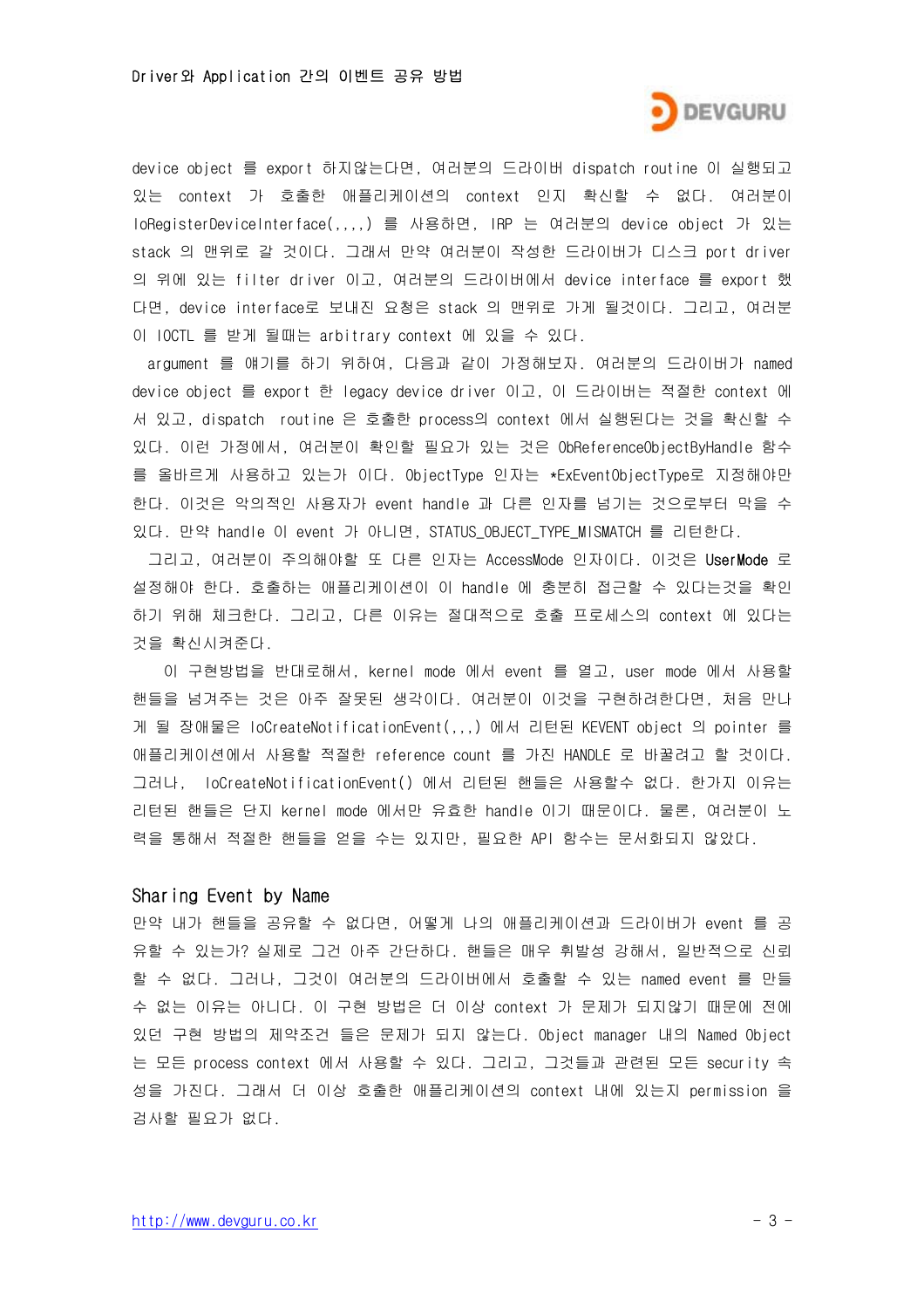

이름에 의해 event 를 공유하는 예를 보자. user mode 에서 event 를 만들기 위해 SDK 함수 인 CreateEvent(,,,) 를 사용한다.

SharedEvent = CreateEvent( NULL, TRUE, FALSE, "SharedEvent" );

CreateEvent 에 대한 호출이 성공적이면, 우리는 object manager 내에서 우리의 named evnet를 불 수 있다. 여러분들이 user mode 에서 event 를 만들때, 그것은 ₩BaseNamedObjects 디렉토리에 놓는다.

여러분은 그정보를 DevObj [\(http://www.devguru.co.kr/pds01.asp?tg=pds&pds\\_part=ut](http://www.devguru.co.kr/pds01.asp?tg=pds&pds_part=ut) ) 를 통해서 볼 수 있다.

| $-12X$<br>Windows Object Viewer, www.Devguru.co.kr |                                                             |           |           |
|----------------------------------------------------|-------------------------------------------------------------|-----------|-----------|
| 도움말(H)<br>파일(F)                                    | R)                                                          |           |           |
| $\frac{p}{p}$ : $\frac{p}{p}$<br>೪<br>団            |                                                             |           |           |
| ⊟∾ <mark></mark> ₩                                 | Name                                                        | Type      | Symboli ▲ |
| <b>na</b> ArcName                                  | A Class                                                     | Mutant    |           |
| i nls                                              | ↑ --, -mailslot-53cb31a0-UnimodemNotifyTSP                  | Event     |           |
| Driver                                             | «≩ASMWINO                                                   | Section   |           |
| WmiGuid                                            | «⊕ASMWIN1                                                   | Section   |           |
| <b>in</b> Device<br>े Windows                      | ATnotes App                                                 | Mutant    |           |
| <b>RPC</b> Control                                 | AUTOENRL: machine refresh timer for 224:1064                | Timer     |           |
| <b>E</b> BaseNamedObjects                          | AUTOENRL: user refresh timer for 224:236                    | Timer     |           |
| Restricted                                         | AUTOENRL:TriggerMachineEnrollment                           | Event     |           |
| FileSystem                                         | AUTOENRL:TriggerUserEnrollment                              | Event     |           |
| -??                                                | A AUTOUP_EXIT                                               | Event     |           |
| ObjectTypes                                        | A AUTOUP_START                                              | Event     |           |
| <b>Security</b>                                    | Acrobat Viewer                                              | Semaphore |           |
| <b>Callback</b>                                    | A AgentExistsEvent                                          | Event     |           |
| <b>Read KnownDils</b>                              | AgentToWkssvcEvent                                          | Event     |           |
|                                                    | A AsynchGoEvtSDY                                            | Event     |           |
|                                                    | A AsynchWaitEvtSDY                                          | Event     |           |
|                                                    | A C0F06BCC-5233-49e2-B572-9E338667F459                      | Mutant    |           |
|                                                    | $\bigwedge$ CDSpace LCDPlayer,exe choice,D,Y                | Mutant    |           |
|                                                    | ContentFilter_Perf_Library_Lock_PID_334                     | Mutant    |           |
|                                                    | ContentIndex_Perf_Library_Lock_PID_334                      | Mutant    |           |
|                                                    | «⊜D:_Documents and Settings_Administrator_Cookies_index,,,, | Section   |           |
|                                                    | « D:_Documents and Settings_Administrator_Local Settings    | Section   |           |
|                                                    | ©D:_Documents and Settings_Administrator_Local Settings_,,, | Section   |           |
|                                                    | ©D:_Documents and Settings_Administrator_Local Settings_,,, | Section   |           |
|                                                    | ©D:_Documents and Settings_Administrator_Local Settings_,,, | Section   |           |
|                                                    | י,,_Documents and Settings_Administrator_Local Settings, ال | Section   |           |
|                                                    | ©D:_Documents and Settings_Administrator_Local Settings_,,, | Section   |           |
|                                                    |                                                             |           |           |
| 준비                                                 |                                                             |           | NUM SCRL  |

어떤 애플리케이션에서는 단지 named event 만 만드는 것은 가능하다. 다른것으로는, 우 리는 driver 에서 이벤트가 만들어졌고, 오픈할 준비가되었다고 알 필요가 있다. 우리 구 현에서 이것은 DeviceIoControl(,,,) 표준 함수에 의해 수행된다.

DeviceIoControl( DeviceDriver, IOCTL\_OPEN\_SHARE\_EVNET, NULL, 0,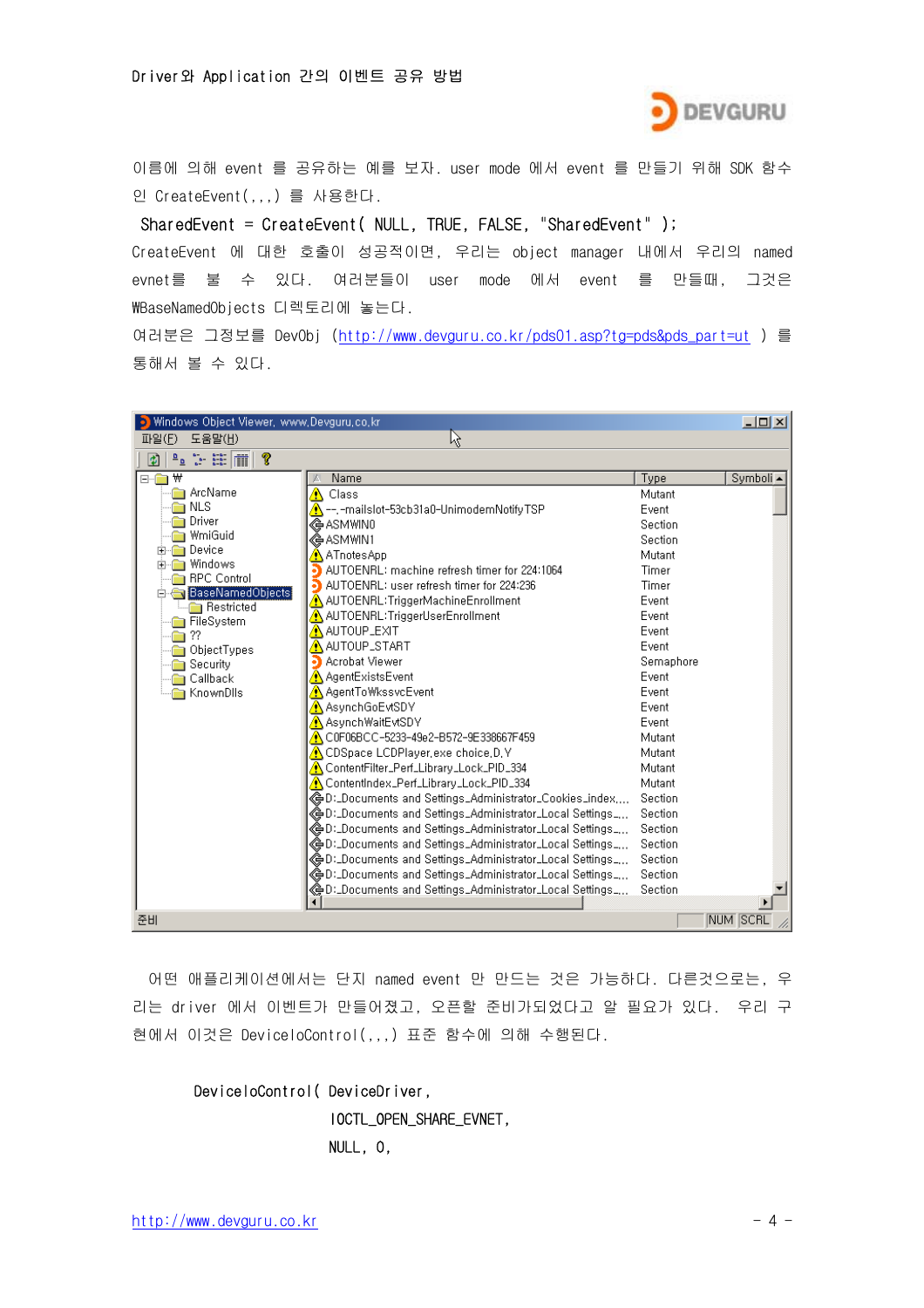

 NULL, 0, &bytesReturened, NULL );

드라이버에서 코드는 간단하다. 대신 event 는 ₩BaseNamedObjects 에 있다는 것을 잊지 말 어라. 여러분이 user mode 에 있다면 자동으로 추가되지만, kernel mode 에서 evnet 를 open 하려고 하면 명시적으로 추가를 시켜줘야만 한다.

```
HANDLE SharedEvnetHandle = NULL; 
PKEVNET SharedEvent = NULL;
UNICODE_STRING EventName;
```

```
RtlInitUnicodeString( &EventName, L"\\BaseNamedObjects\\SharedEvent" );
SharedEvent = loCreateNotificationEvent( &EventName, &SharedEventHandle );
if ( SharedEvent != NULL ){
        status = STATUS_SUCCESS;
} 
else { 
    status = STATUS_UNSUCCESSFUL;
}
```
여러분은 SharedEvent 변수를 KeSetEvent(,,,) 에 인자로 사용할수 있다. 이 함수를 호출하 면 여러분의 user mode 에 event handle 를 signal 시킨다.

Kernel mode 에서 Event 를 만들기 ?

물어볼 한가지 질문이 있다. 마지막 구현한 것을 반대로 할 수 있나? - kernel mode 에서 named event 를 만들고, user mode 에서 그것을 open 하기 - 절대적으로 불가능한 생각인 가 ? 이 질문에 대한 정확한 답변은 우선 여러분은 event 를 ₩BaseNamedObjects 디렉토리 아래에 만들었다는 것을 확신해야 하고, 우리는 IoCreateNotificationEvent 함수를 호출해 event 가 이미 존재하지 않는다면, event를 새로 만들 것이다. 만약 여러분의 드라이버가 부팅 시점에 로딩된다면,그것은 BaseNamedObjects 디렉토리를 만드는 Win32 전에 로딩된다. 그러면 Win32 초기화전에 드라이버의 DriveEntry routine 에서 event 를 만들려고 할 것이 고, 이것은 아마도 원하는 결과로 리턴되지 않을 것이다. 그리고, 보안의 문제도 있다. IoCreateNotifiactionEvent 은 event 에 보안 속성을 지정할 인자를 가지지 않기 때문에, event에 적용될 security는 현재 쓰레드의 것이 된다. 그것은 여러분이 event를 만들때 system process 의 context 내에서 실행되고 있다는 것을 의미한다.( DriveEntry, AddDevice 에 있는것처럼 ) 애플리케이션은 event 를 접근할 수 있기 위해서는 관리자 계정